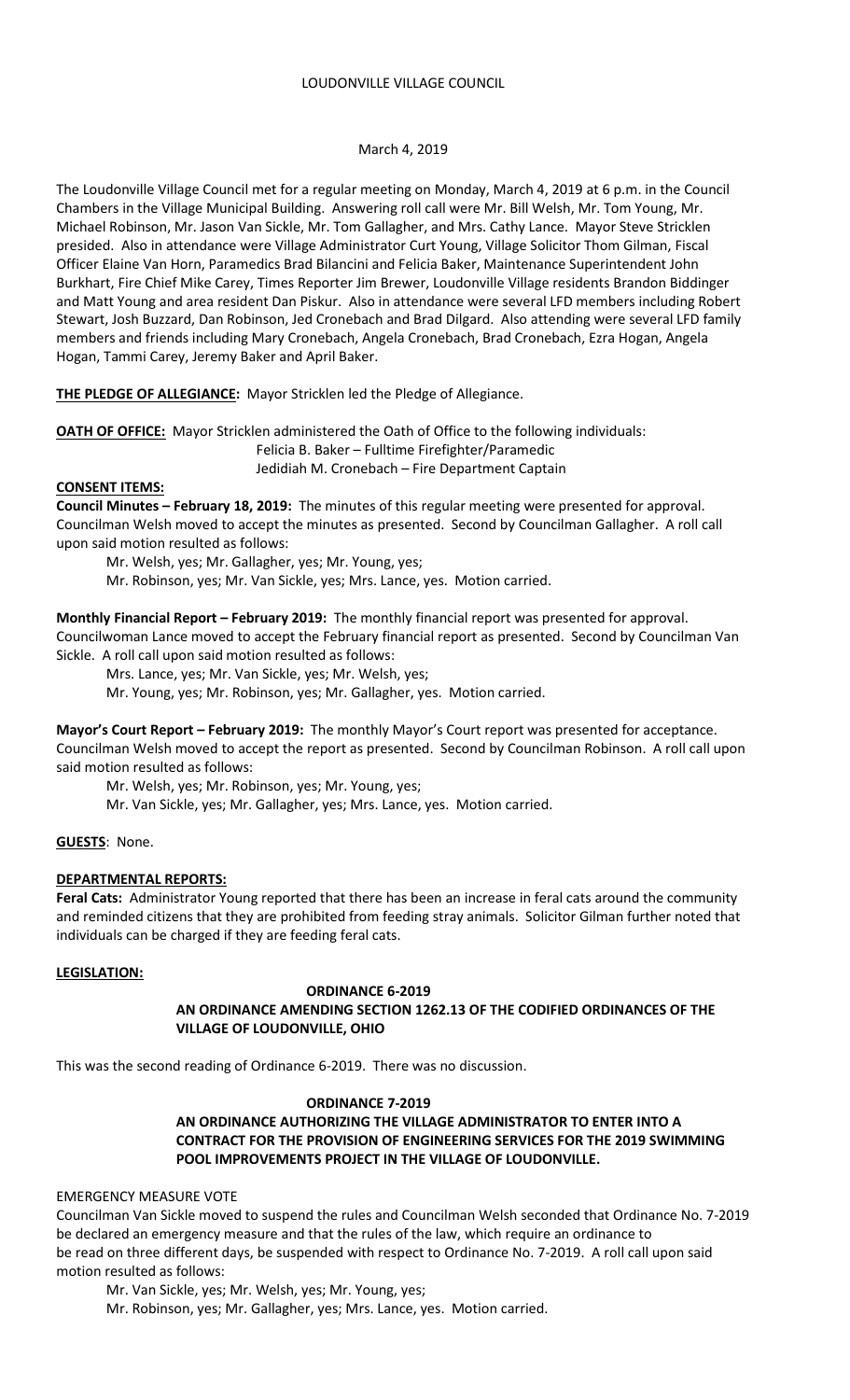March 4, 2019

ADOPTION VOTE

Councilman Van Sickle moved that Ordinance No. 7-2019 be passed as read. Second by Councilman Welsh. A roll call upon said motion resulted as follows:

Mr. Van Sickle, yes; Mr. Welsh, yes; Mr. Young, yes;

Mr. Robinson, yes; Mr. Gallagher, yes; Mrs. Lance, yes. Motion carried.

# **ORDINANCE 8-2019**

# **AN ORDINANCE AUTHORIZING THE VILLAGE ADMINISTRATOR AND FISCAL OFFICER TO ENTER INTO A CONTRACT FOR THE PROVISION OF PAVING MATERIALS AND SERVICES FOR THE BUTLER STREET RESURFACING PROJECT IN THE VILLAGE OF LOUDONVILLE.**

#### EMERGENCY MEASURE VOTE

Councilman Van Sickle moved to suspend the rules and Councilman Gallagher seconded that Ordinance No. 8- 2019 be declared an emergency measure and that the rules of the law, which require an ordinance to be read on three different days, be suspended with respect to Ordinance No. 8-2019. A roll call upon said motion resulted as follows:

Mr. Van Sickle, yes; Mr. Gallagher, yes; Mr. Welsh, yes;

Mr. Young, yes; Mr. Robinson, yes; Mrs. Lance, yes. Motion carried.

#### ADOPTION VOTE

Councilman Van Sickle moved that Ordinance No. 8-2019 be passed as read. Second by Councilman Gallagher. A roll call upon said motion resulted as follows:

Mr. Van Sickle, yes; Mr. Gallagher, yes; Mr. Welsh, yes;

Mr. Young, yes; Mr. Robinson, yes; Mrs. Lance, yes. Motion carried.

# **ORDINANCE 9-2019**

# **AN ORDINANCE AUTHORIZING THE MAYOR AND FISCAL OFFICER TO ENTER INTO A CONTRACT FOR THE CONSTRUCTION OF A NEW DIRECT SOURCE CAPTURE VEHICLE EXHAUST REMOVAL SYSTEM IN THE LOUDONVILLE FIRE DEPARTMENT AND DECLARING AN EMERGENCY.**

# EMERGENCY MEASURE VOTE

Councilman Van Sickle moved to suspend the rules and Councilman Gallagher seconded that Ordinance No. 9- 2019 be declared an emergency measure and that the rules of the law, which require an ordinance to be read on three different days, be suspended with respect to Ordinance No. 9-2019. A roll call upon said motion resulted as follows:

Mr. Van Sickle, yes; Mr. Gallagher, yes; Mr. Welsh, yes;

Mr. Young, yes; Mr. Robinson, yes; Mrs. Lance, yes. Motion carried.

# ADOPTION VOTE

Councilman Van Sickle moved that Ordinance No. 9-2019 be passed as read. Second by Councilwoman Lance. A roll call upon said motion resulted as follows:

Mr. Van Sickle, yes; Mrs. Lance, yes; Mr. Welsh, yes;

Mr. Young, yes; Mr. Robinson, yes; Mr. Gallagher, yes. Motion carried.

# **OLD BUSINESS:**

**146 N. Water Street Vacant Building:** Councilman Young asked if the Village had received quotes to demolish the building at the site. Administrator Young stated he was expecting quotes from several contractors within the week. Mayor Stricklen commented that one contractor who was examining the building had expressed his opinion that the condition of the building was so poor that it should be demolished. Councilman Welsh stated that he felt the foundation was moving.

#### **NEW BUSINESS**:

**Right-of-Way Easement – 203 N. Water:** Street Committee Chairman Gallagher reported that the committee met to discuss a proposed easement at the property, noting that an addition that was built in 2007 was built a foot or two into the Village street right-of-way. Councilman Gallagher further noted similar situations exist around the Village for which easements have been granted. Solicitor Gilman commented that the addition was built just onto the street right-of-way, not onto the actual roadway. He further stated that Council can pass a motion authorizing the Village Administrator to execute the easement. Councilman Gallagher moved to authorize the Village Administrator to execute the easement to be prepared by Solicitor Gilman. Second by Councilman Van Sickle. A roll call upon said motion resulted as follows: